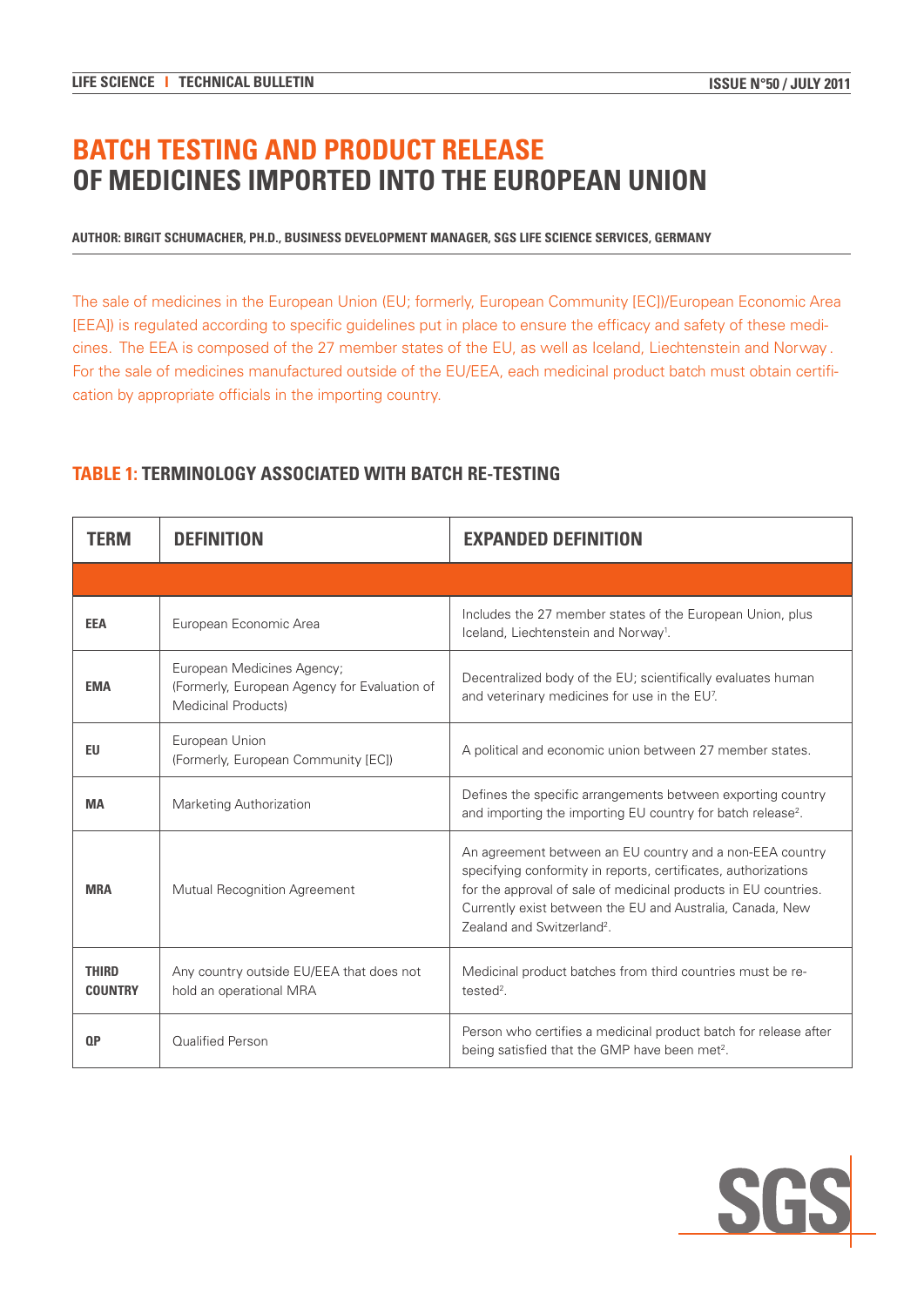#### **MUTUAL RECOGNITION AGREEMENTS (MRA)**

An MRA is an agreement between an EU country and a country outside the EU/EEA<sup>2</sup>. This agreement provides specific details about the standardized accepted procedures for medicine manufacturing, shipping, storage and quality control. Countries that currently have MRAs with the EU are Australia, Canada, New Zealand and Switzerland. All other countries outside the EU/EEA that do not have an MRA are called "third countries." Manufacturers in third countries, including the United States, interested in entering EU country markets must undergo batch re-testing (see FIGURE 1).

An established MRA between non-EEA countries and the EU offers multiple advantages both to the manufacturer and the importing country. Importantly, MRAs provide assurance to the importing country that the manufacturer operates under the Good Manufacturing

Practices (GMP) of the EU, ensuring the safety and efficacy of imported medicines.

Manufactures from countries with an MRA in place may bypass batch retesting for certification. This streamlining of the certification process significantly reduces costs to the manufacturer, including costs associated with re-testing as well as those due to delayed entry into the market of the importing country.

### **THE ROLE OF THE QUALIFIED PERSON (QP)**

The QP is responsible for ensuring the quality of each medicinal product batch being sold in the EC/EEA<sup>2</sup>. After the QP is satisfied that the batch meets appropriate standards, he or she certifies the whole or partial batch. When no MRA exists between the EU and the exporting country, the QP certifies the batch when he or she approves of the batch re-testing results (FIGURE 1).

Medicine batches from manufacturers located in countries that do have an operational MRA in place must still undergo certification by a QP, unless otherwise noted in the MRA2 . However, the QP may trust the manufacturer's confirmation of adherence to all GMP procedures, and re-testing may be bypassed. Importantly, manufacturers, regardless of whether an operational MRA is in place, need to provide evidence that each part of a batch is manufactured, shipped and stored consistently and safely (FIGURE  $2)$ 

### **DIRECTIVES FROM THE EUROPEAN PARLIAMENT**

In 2001, the European Parliament passed two principle directives that provided the legal basis requiring a medicinal product batch to undergo full qualitative and quantitative analysis in an EU member state. Directive 2001/83/EC specifically established this testing for batches of medicines for human use<sup>3</sup>, while Directive 2001/82/EC did so for medicines for veterinary use<sup>4</sup>. These directives require the certification of each medicinal product batch by a QP. Additionally, the EU member states must ensure that the QP is performing his or her job adequately by ensuring proper administrative oversight. Additional laws under Directive 2003/94/ EC were approved in 2003 and established that contract laboratories operating in accordance with Directive 2001/83/ EC may perform this batch re-testing<sup>5</sup>.

#### **MORE DETAILS ESTABLISHED BY ANNEX 16**

While the directives establish the need for qualitative and quantitative testing and QP certification, they do not provide specific details about these regulations. Annex 16 to the "EU Guide to Good Manufacturing Practice" legally requires a QP of the importer to certify the finished medicinal product before the batch may be released for sale in EU/ EEA countries<sup>7</sup>. This annex also allows for the QP of one country in the EU/EEA to accept certification of a QP from another EU/EEA country, which may further streamline the process.

Annex 16 legally requires medicines from non-EC/EEA countries to undergo batch testing, with the exception of countries

# **FIGURE 1: BATCH RE-TESTING PROCESS**

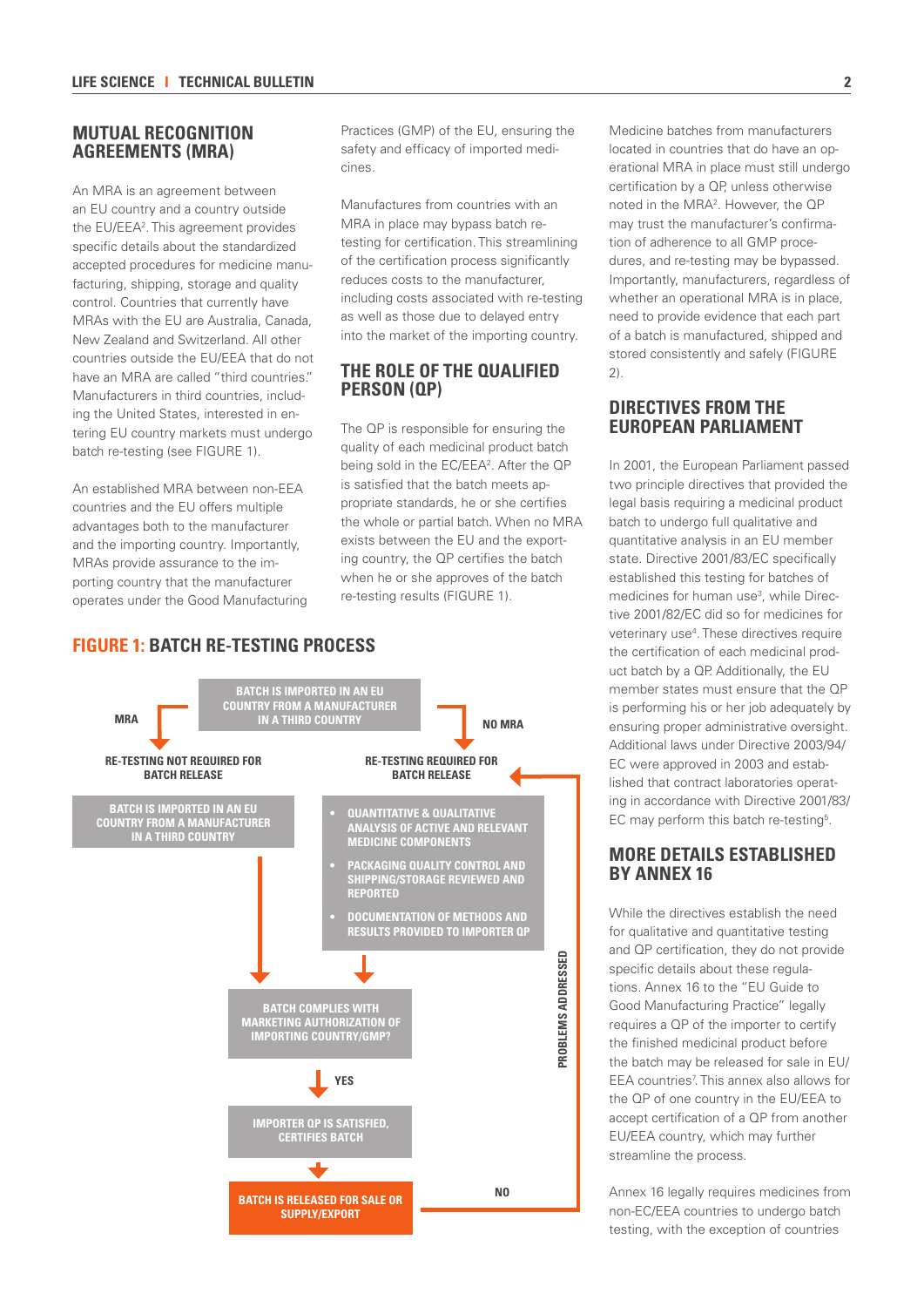that have an MRA with the EU<sup>6</sup>. If a medicinal product batch is imported in separate parts, either conditions of consistency between the parts need to be proven, or each part of the batch must be re-tested individually (FIGURE 2). These conditions include demonstrating that individual parts belong to the same batch; the sample tested is representative of the entire batch; and that each part has been manufactured, shipped and stored in a manner equivalent to that of the sample tested.

#### **EU LAWS GUIDE LOCAL LEGISLATION**

For importation of medicine batches into EC/EEA member countries, the regulations of Annex 16 and the two directives require each country to establish local legislation stipulating that these procedures be put into practice.

# **CONCLUSION**

When batch re-testing is required, a skilled contract laboratory can handle all of the quality control testing and validation necessary to release a medicinal batch for sale in the European Union. SGS Life Science Services facilities located in Frankfurt (Taunusstein) and Berlin, Germany; Brussels (Wavre), Belgium; and Paris (Clichy), France are each qualified to conduct the re-testing required for batch release. Each facility conducts a diverse array of pharmaceutical testing, including analytical chemistry, microbiology, method development and validation. Due to their exclusive role in pharmaceutical testing and not medicine manufacturing, SGS Life Science Services functions as a trusted and independent partner.



#### **FIGURE 2: RE-TESTING OF SUBSEQUENT PARTIAL BATCHES**